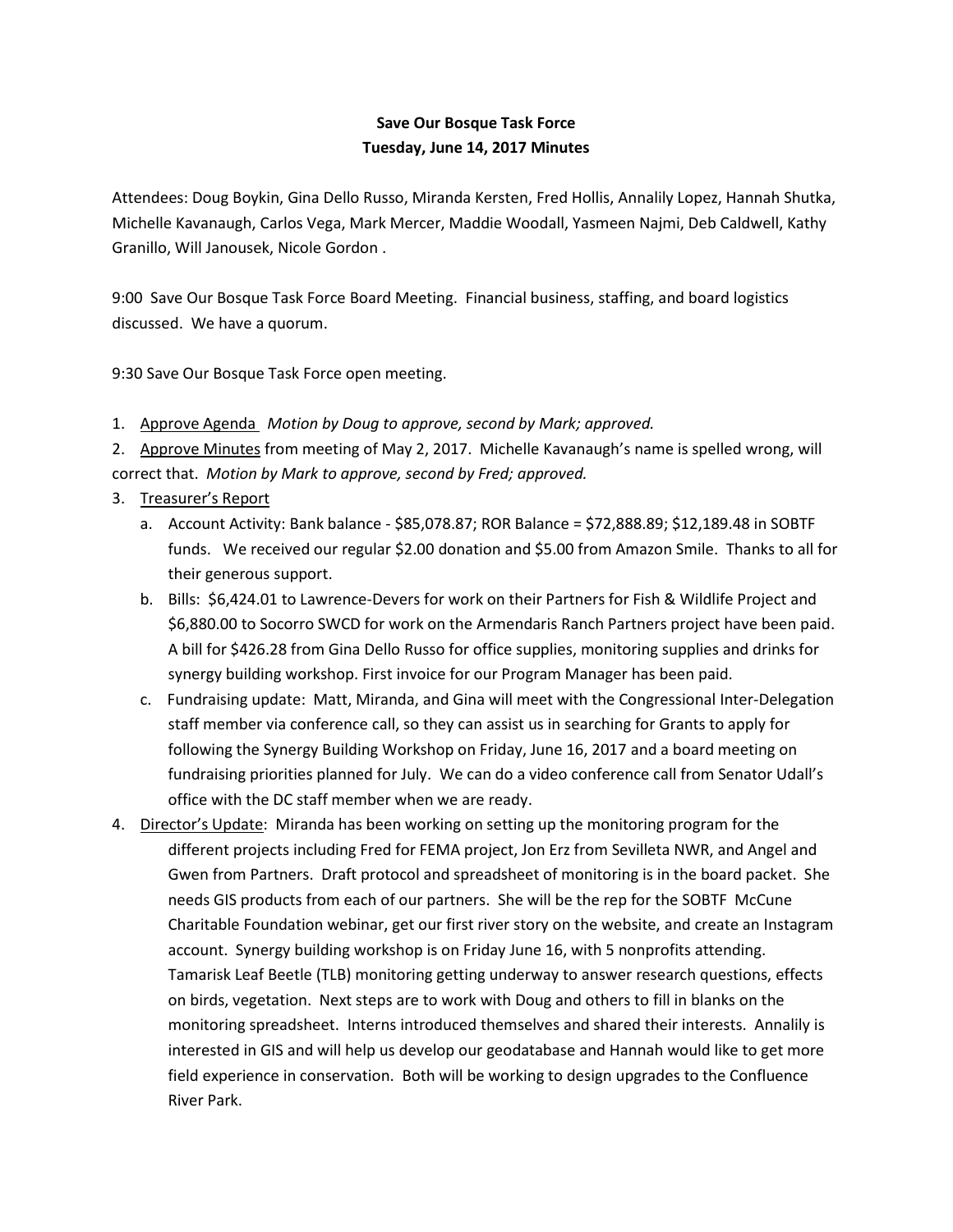## 5. Project Updates:

- a. **Socorro Valley Wildfire Hazard Mitigation Project**: Gina reported that the Environmental Compliance Consultant to on board and we had our first meeting with them this month.
- b. **Partners for Fish & Wildlife Projects and Partnership**: We have three current projects underway. Lawrence-Devers is installing fence, Taliaferro is maintaining weeds on their project this summer, and Socorro SWCD is busy watering the shrubs on Armendaris Ranch. This project has been amended because we didn't reach the water table and shrub watering costs needed to be adjusted.
- c. **SNA: Riverine Parks**: SNA: BLM Mark and Jonathon on the list, get on this list, Denny Apachito. They will make sure that someone comes to here. Riverine Parks: Doug, Miranda, and the Corps of Engineers representative toured the levee project. At Bosque park there is a chance of losing a table, weed issue on the levee, the ramp down to Bosquecito crossing. There is a new ramp down to the river, north of Bosquecito crossing. Look at improving this area and review Bosquecito Crossing. The interns are taking an inventory of all the parks and mapping features. Hannah presented the potential design for the Confluence Park. They are interested in safety and people friendly aspects of the park, hoping to bring more of an educational aspects to that park and getting the community involved. Carlos said that once public schools get back in session he will work with them this fall to organize possible joint projects. Signage we had previously developed: work on this at this next meeting. Need more cable for the Bosque Park and to replace some posts. Yasmeen can buy those supplies now before the end of the year. Work day in July and August to do more of this cable and post work is possible. Trees on primitive trail need to come down. Doug will send a crew down there.
- d. **Rio Grande Trail, Socorro Valley Trail efforts**: There was a RGT Commission meeting on April 6. Gina attended. She suggested that the Task Force invite the Cabinet Secretary for NMEMNRD and other commissioners to come to our meeting at some point. The new contractor is on board and will hopefully attend.
- e. **Sevilleta NWR**: A Sevilleta NWR DFP, Will spoke about their restoration project on A prime. He is developing a monitoring protocol for flycatcher and cuckoo habitat monitoring for their restoration projects. Willow plantings: poles versus stakes, looking at survival. Vegetation monitoring protocol will be developed by end of July. They will do a first round of monitoring then. Will be here through mid-August. Preliminarily about 70 percent survival of their current restoration. Interns may be able to help with the initial monitoring next week. Miranda will schedule this with him. For Unit B, a change in design to a levee set back to allow more overbanking on the river itself, widen the floodplain. There will still be an outflow gate needed. Sevilleta NWR is revising their hunt plan, a public meeting will be held June 15, at the refuge 5:30 – 6:30 pm. Miranda will put this on the website today.
- f. **Central Socorro Bosque Severance Project**: 25 acres south of Otero and most of the Escondida Burn area was treated this spring. \$750,000 has been allocated for the work to be performed on state- and federally-owned land over the next two years. Monitoring has started in Severance Project.